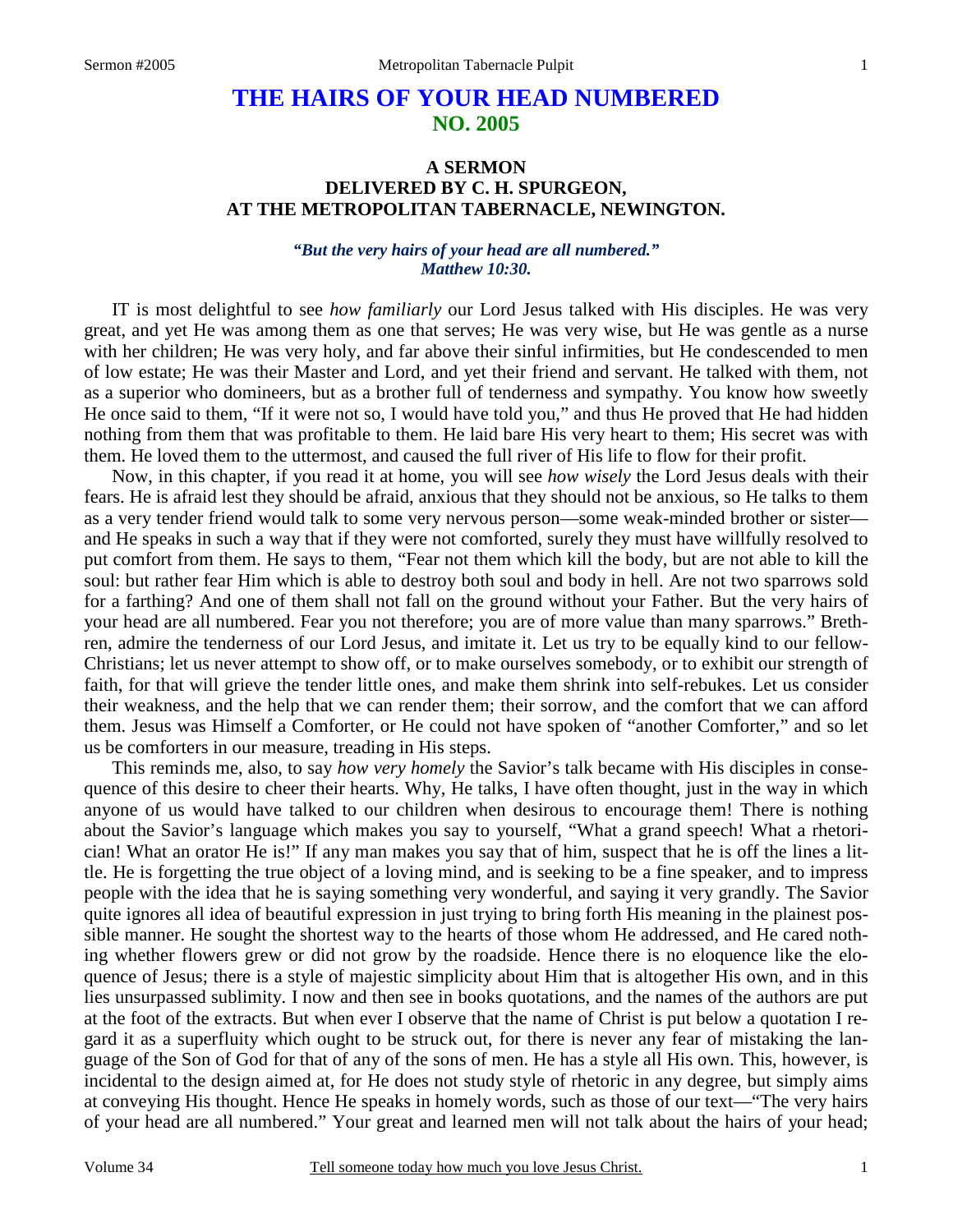all their discourse is upon the nebulae and the stars, geological periods and organic remains, evolution and the solidarity of the race, and I know not what besides. They will not stoop to common things; they must say something great, sublime, dazzling, brilliant, full of fireworks. The Master is as far removed from all this as the heavens are from the gaudiest canopy that ever bedecked a mortal's throne. He talks in homely language because He is at home; He speaks the language of the heart because He is all heart, and wants to reach the hearts of those to whom He speaks. I commend the text to you for that reason, though for many others besides. "The very hairs of your head are all numbered."

Thinking over these words, they seem to have in them four things at least, and we may take four views of their meaning, and the first is, *foreordination*—"The very hairs of your head *have been* all numbered." You will find that to be a more accurate version of the text than that which is before us. The verb is not in the present, but in the perfect tense. The very hairs of your head have been all numbered before worlds were made. Secondly, I see in the text *knowledge.* This is very clear; God so knows His people that the very hairs of their head are all numbered by Him. Thirdly, there is here *valuation;* He sets such a high estimate upon His own servants, that of them it is said, "The very hairs of your head are all numbered." You are so precious that the least portion of you is precious; the King keeps a register of every part of you, "The very hairs of your head are all numbered." And, lastly, here is most evidently *preservation*. The Savior has been telling them not to fear those that can kill the body, and are not able to kill the soul. He speaks of God's preserving them. In another place He told His disciples, "There shall not a hair of your head perish," and He intends the same sense in this case; there shall be a perfect preservation of His people. "The very hairs of your head are all numbered."

**I.** Come, then, to the first thought. Here is FOREORDINATION. "The very hairs of your head are all numbered." Most Christian people believe in the providence of God, but all Christian people are not prepared to follow out the truth which that involves. They appear to believe that there is a providence overruling, but they seem to have forgotten that there always was such providence, and that providence must be, after all, a matter of divine foresight. God must have foreseen, or He could not have provided, for "providence" is, after all, but the Latin for foresight, and the provision which God makes is but the result of His vision beforehand of such and such a thing as needful to us. Foresight must essentially belong to any true and real providence.

How far does God's foresight extend? It extends, we believe, to *the entire man and all about him.* God ordained of old when we should be born, and where, and who our parents should be, and what our lot in infancy, and what our path in youth, and what our position in manhood. From the first to the last it has all happened according to the divine purpose, even as it was ordained by the divine will. Not only the man, but all that concerns the man, is foreordained of the Lord, "The very hairs of your head," that is to say, all that which has anything to do with you, which comes into any kind of contact with you, and is in any sense part and parcel of yourself, is under the divine foresight and predestination. Everything is in the divine purpose, and has been ordered by the divine wisdom; all the events of your life—the greater certainly, the smaller with equal certainty. It is impossible to draw a line in providence, and say this is arranged by providence, and that is not. It must take everything in its sweep, all that happens; it determines not only the movement of a star, but the blowing of a grain of dust along the public road. All this, from the very nature of the thing, is clear. God's providence knows nothing of things so little as to be beneath its notice, nothing of things so great as to be beyond its control. Nothing is too little or too great for God to rule and overrule.

*All that a man undergoes is also ordained of heaven;* the hairs of your head, should they turn white in a single night by grief, will not do so without divine permission. Should you be spared till every hair constitutes a part of the crown of glory of your old age, you shall not be older than God wills. You shall neither die before your time, nor live beyond it. All that concerns you, I say, from first to last, all that is of you, and in you, and around you—

> *"All shall come, and last, and end, As shall please your heavenly Friend."*

"The very hairs of your head are all numbered."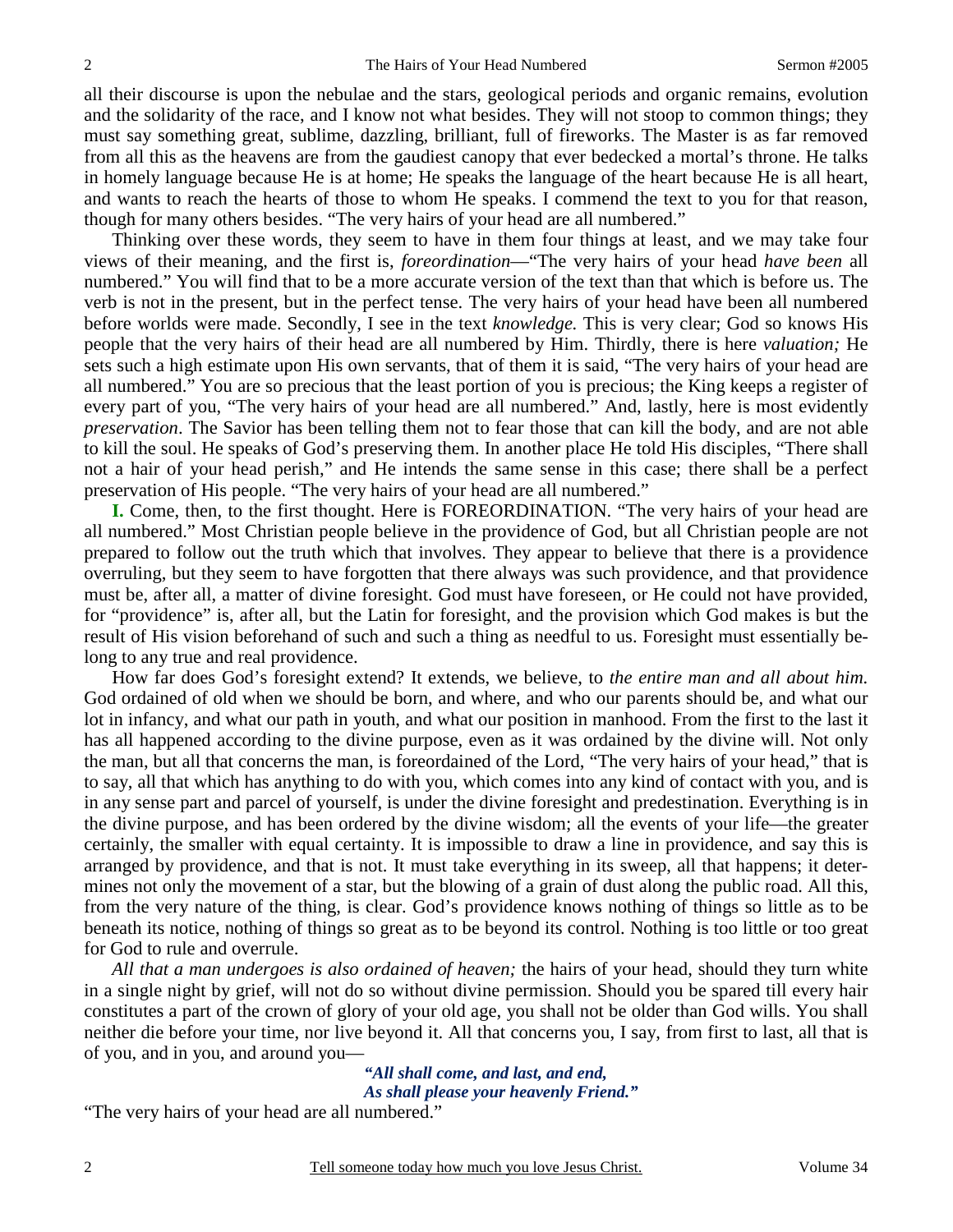3

And this is what I call your attention to; what is the source of this numbering? It is not that they are all numbered by some recording angel who is set to do the work. It may be so, but that is not the thing we have to consider tonight. *This numbering is done by your Father, who is in heaven*. The ordinances that rule your life are in His hand; unto Him belongs the issues from death, and this makes it to be such a happy fact. Fate is hard and cruel, but predestination is fatherly, and wise, and kind. The wheels of providence are always high and terrible, but they are full of eyes, and those eyes look with the clear sight of wisdom, and righteousness, and love, and they look towards the good of them that love God, and are the called according to His purpose. Terrible, indeed, it is to think of things as fixed by an eternal plan, but the terror is taken from it when we feel that we are children of this great Father, and that He wills nothing but what shall, in the end, work out our conformity to the image of His Son, and display the glory of His own righteousness, and grace, and truth.

Dear friend, perhaps you are blind! You will feel sweet content in the dark when you can say, "This blindness was determined of my tender and loving Father, I know it was so, since the very hairs of my head are all numbered." Or it may be that you have from childhood been the subject of another physical infirmity, which has caused you great loss and pain, and even now it is a threat to bring you suddenly to the grave. Had this cross been laid upon you by an enemy, you might have complained, but it has been ordained for you by Him who cannot be unkind or unjust, therefore say, "It is the Lord, let Him do what seems Him good." We are taught to pray, "Your will be done." Dare we contradict our own prayers by kicking against that will? Job glorified God, and yet he spoke no more than he should have done when he said, "The Lord gave, and the Lord has taken away; blessed be the name of the Lord." I always admire in Job his ascribing all his afflictions to the Lord, because apparently it was the Sabeans that took away his oxen and asses, it was the Chaldeans that took away his camels, it was the wind from the wilderness, raised by the devil that took away his children. Job does not care so much for Sabeans, and Chaldeans, and devils, as to mention them, but he cries, looking to the First Cause of all events, "The Lord gave, and the Lord has taken away; blessed be the name of the Lord." When we can get at the back of visible things, and see, not merely the puppets, but the strings that move them, then we come near to wisdom. Wicked beings act according to their own free will, and therefore the whole of the moral evil of their doings rests wholly and solely with themselves, but the great God, somehow, mysteriously, quite clear of all complicity with human sin, effects His own purposes, which are always good and right. He it is who from evil, either real or seeming, still produces good, and better still, and better still, in infinite progression. When, I say, we get to this First Force, and real source of power, then we get where we learn wisdom, and we are helped in the struggle of life. When we see that all things are arranged by Him who orders all things according to the counsel of His own will, then we bow our heads and worship.

The practical outcome of all this, to every Christian, should be just this, "If it is so, that all things in my life are ordered of God, even to the hairs of my head, then let me learn *submission;* let me bow before the Supreme Will which ought to have its way. Though it cost me many a tear, and many a pang, yet will I never be content until I can say, 'Father, Your will be done.' " Human nature prompts us to ask that, if it is possible, the bitter cup may pass away from us, but the divine nature, which God has put into His true children, helps them still to struggle after full submission, till at last they are conquerors over themselves, and God is glorified in the temple of their being. I am sure, my brothers, our happiness lies very much in our complete submission to the Lord our God. If you cannot bring your estate to your mind, bring your mind to your estate. The old proverb bids us cut our coat according to our cloth, and he that can clothe his mind with the garments which providence allots him needs not to envy my Lord Mayor in his robes. Joy lies more in the mind than in the place or the possession. He that has enough, though he has but a few shillings a week, has more than the possessor of millions. He that is content is the truly rich man; your money-grubber is always poor, how can he be otherwise—poor in the worst sense of the word? Oh, it is a blessed thing when one can think of all the events of providence that God is ordering them all; then we dissolve our own will into the sweetness of God's will, and our sorrow is at an end!

This, I think, should, in addition to teaching us submission, always give us such a degree of *consolation* in the time of trouble that we even rise into something like joy. I was reading today of old Mr.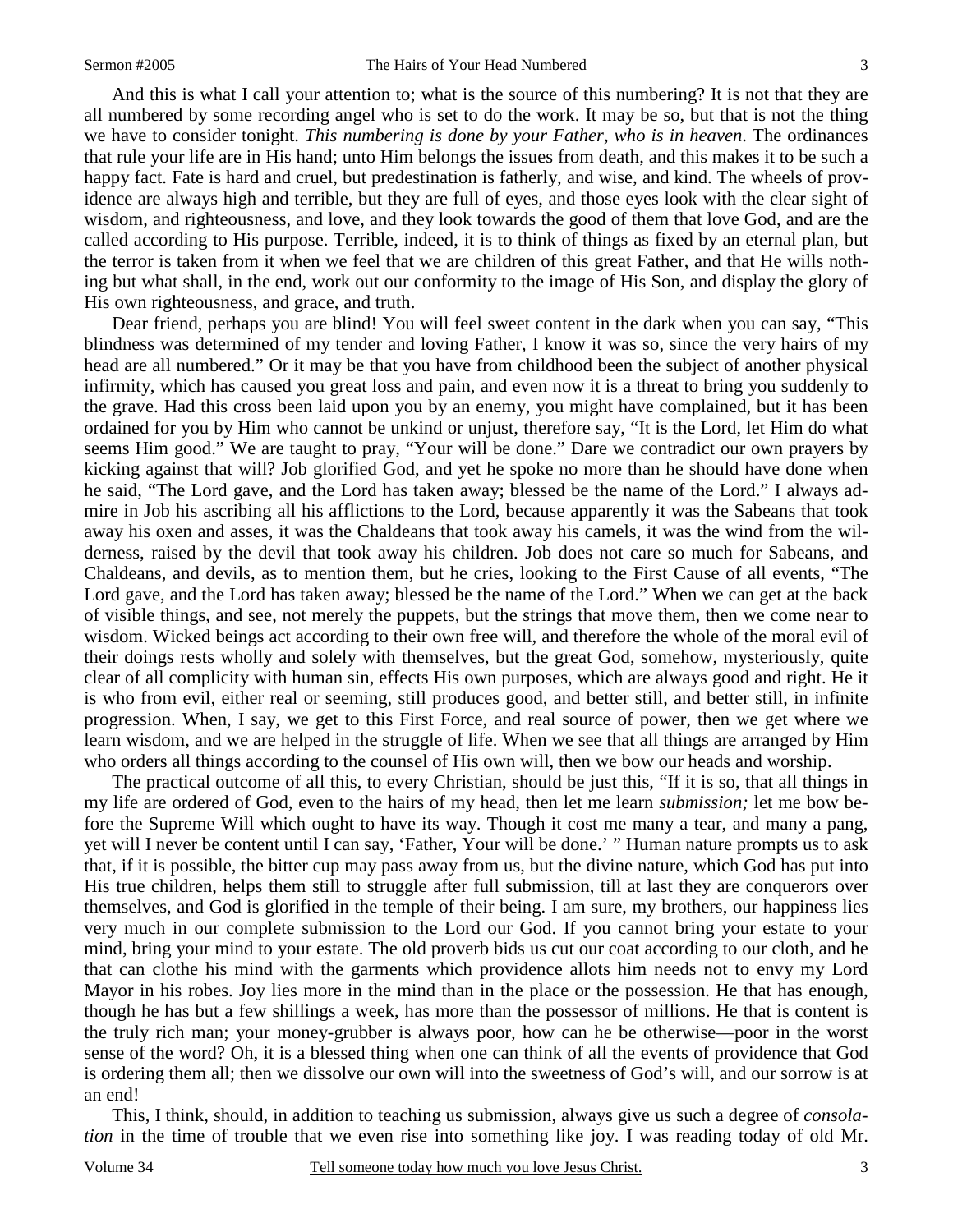Dodd, who is a person the Puritans are always quoting—a man who did not write books, but he seems to have said things with which other people made their books attractive. This old Mr. Dodd, it is said, had a great trouble, a bodily complaint I will not mention, but it is one of the most painful a man can suffer from, and when he was told that this had come upon him, and that it was incurable, the old man shed a few natural tears at the great and excruciating pain, but at last he said, "This is evidently from God, and God never sent me anything but it was for my good, therefore let us kneel down together, and thank God for this." It was well said of the old man, and it was well done of him that he thanked God most heartily. Oh yes, let us kneel down together, and thank God for our trouble! Is it consumption, a dying child, a farm that does not pay, a business that is gradually leaking away?—let us firmly believe that our God has never sent us anything but what He meant good by it, therefore, let us kneel down, and thank God with all our hearts. If your child should come to you, and say, "Father, I thank you for the rod; I know it has been for my good," you would feel it was time to have done correcting him. Evidently he is not as dull and foolish as to need a sharp awakening by chastisement. He sees the evil of his disobedience, and the necessity of chastisement, and now he can be left to follow out the lessons he has learned. When you and I begin to be familiar with affliction, and to thank God for it, we are pretty nearly getting through it. I believe, myself, that there is a period often set to the sorrows of saints, and that the period is usually coincident with their perfect acquiescence in them. When they are content to have all things as God wills, God will be content to let them have it as much as they will. When two wills run together, our will and God's will, then we shall find a sweet double stream of silver peace flowing throughout the rest of our lives. Therefore, let us come to this—if even the very hairs of our head are all numbered, if everything is really ordained of the Most High concerning His people, let us rejoice in the divine appointment, and take it as it comes, and praise His name, whether our allotment is rough or smooth, bitter or sweet. Let us cheerfully say, "If the Lord wills it, then we will it, too; if He has purposed it, even so let it be, since all things work together for good to them that love God, even to them that are called according to His purpose."

I shall not plunge into the slough of difficulties which some of you are sure to see lying in the way; I trip over the mire with the nimble feet of faith. I shall not discuss how foreordination can be shown to be consistent with the responsibility of man, and the free will of man, and all that. I believe in the responsibility of man, and the free will of man, as much as I believe in predestination. I believe in the responsibility of man as much as you do, and I believe in the free agency of man as much as anybody living. How can I believe both doctrines? I evidently can believe them both, for I do believe them. I have learned this; that the man whose creed is consistent in the judgment of others usually has a very scanty, poverty-stricken creed, and a good deal of it is rather theory than revelation. When you come to make up your theology into a system, you are very apt to act like a builder, who fills in between the great stones mortar of his own mixing. I am content to pile up the unhewn stones, and put in no cement of my own. I will not shape truth, much less add to it. "If you lift up your tool upon it, you have polluted it." He who takes truth as he finds it in the inspired Book has enough material, and it is all sound. I believe that all the contradictions in Scripture are only apparent ones. I cannot expect to understand the mysteries of God, neither do I wish to do so. If I understood God, He could not be the true God. A doctrine which I cannot fully grasp is a truth which is intended to grasp me. When I cannot climb, I kneel. Where I cannot build an observatory, I set up an altar. A great stone which I cannot lift serves me for a pillar, upon which I pour the oil of gratitude, and adore the Lord my God. How idle it is to dream of our ever running parallel in understanding with the infinite God! His knowledge is too wonderful for us; it is so high we cannot attain to it. Have you never heard of the inquisitive boy who had been forbidden to go into his father's study. He tried the door, but it was fastened; all proper and safe entrance was out of the question. But he could not be content till he had satisfied his curiosity, and therefore he climbed up to the window. To his father's horror, up two stories high, stood his little boy, looking in upon him, and crying with childish pride, "Father, I can see you." What a position of danger for the child! He must be gotten down, and taught not to climb there again. Shall we imitate this childish folly? Brethren, I will not attempt it. I do not want to endanger my soul, and perhaps even my reasoning powers, by straining after the unknowable. Poor child that I am, I would rather love God and wonder at Him, than regard Him with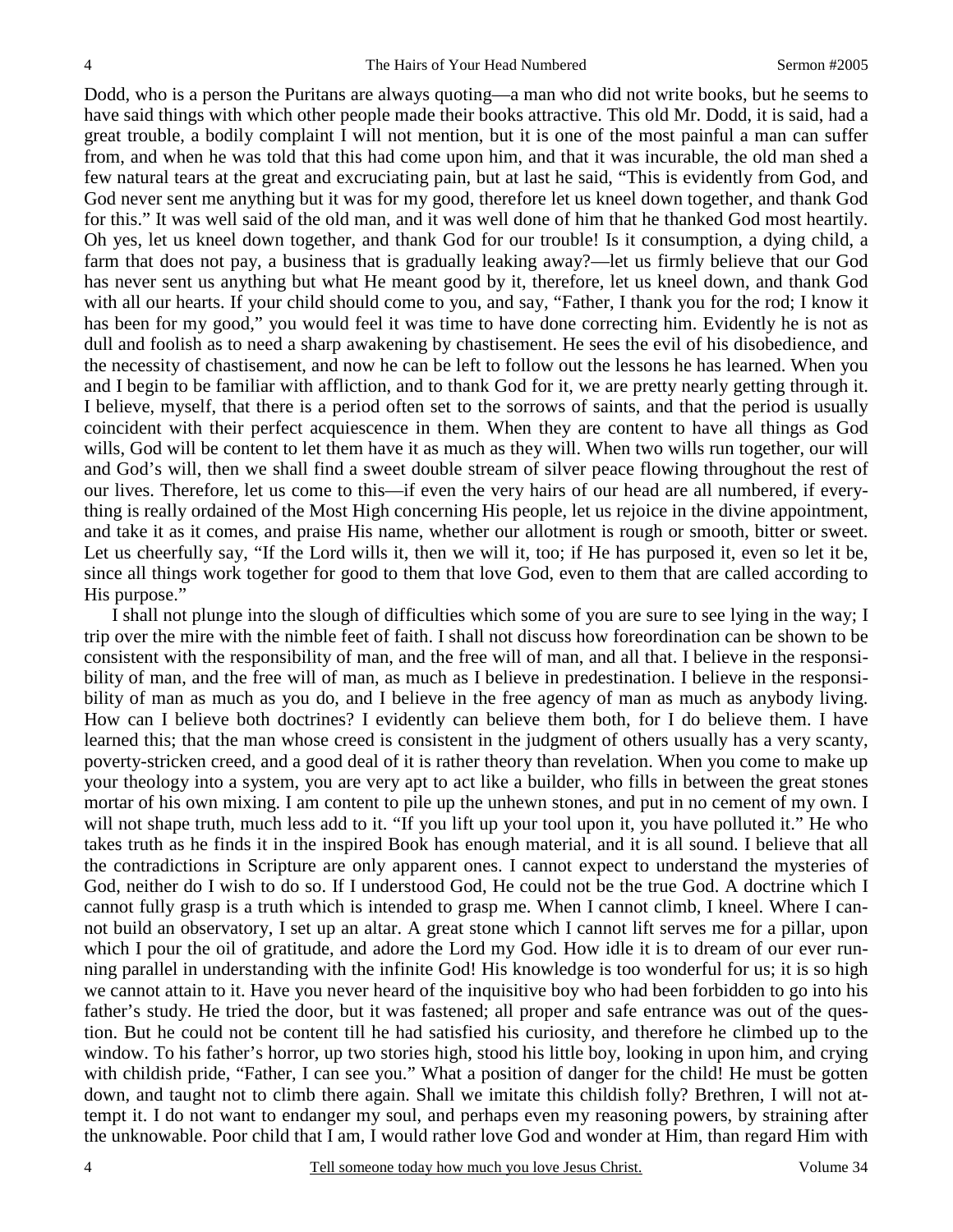cold, intellectual apprehensions, and dream that I know Him altogether. I pray to grow in the knowledge of that which the Lord reveals, and I pray for grace to limit my curiosity by the boundaries of His revelation; surely these are far enough apart for the largest researches. As for the difficulty before us, I do not understand it, and what good would it be to me if I did understand it? I know that whatever a man does that is wrong, he does it of his own free will, and all the sin in the world I believe to be caused by the willful and censurable choice of the transgressor, but I know that, at the same time, there is a grasp of foresight and predestination so comprehensive that everything accords with the divine foreknowledge and predestination. Let our hair grow as it will, or let us pluck out what hairs we please, let nothing interfere with our absolute liberty in that matter, and yet the hairs of our head are all numbered. So much for foresight.

**II.** Now, secondly, here is KNOWLEDGE—God's intimate knowledge of His people. "The very hairs of your head are all numbered." Observe what a full knowledge God has of each one of His children. If there were nobody else in the world except you, and God had nothing else to do but to think of you, and there were no objects of His attention beyond yourself, and His eternal mind had no object of consideration but you only, the Lord would not then know more about you than He does now. The omniscience of God is concentrated upon every single being, and yet it is not divided by the multiplicity of its objects; it is not the less upon any single one because there are so many. How it should astonish us, that the Lord knows us at this moment so intimately as to count every hair of our heads! The knowledge which the Lord has concerning His people is most minute, and takes in those small matters which men set down as unconsidered trifles. He knows what you and I hardly wish to know; He knows that which we may be content to leave unknown, "The very hairs of your head are all numbered."

He knows us better than our friends know us. Many a man has a kind friend who knows his affairs most accurately, but even such a familiar acquaintance has never counted the hairs of your head. No man's wife has done that, nor even the doctor who has, by his long attendance upon us, become aware of the condition and health of every part of our body. God knows us better than we know ourselves. Nobody knows how many hairs he has upon his own head, but the very hairs of your head are all numbered by One who knows us better than we know ourselves. God knows matters about us that we could not of ourselves discover. There are secrets of the heart which are unknown even to ourselves, but they are not secrets to Him. His penetrating knowledge reaches to the most hidden things of life and spirit.

Do you not think that a charmingly tender knowledge is intended when we are told that the Lord counts the very hairs of our heads? Does it not intimate how much He thinks of them? There are some, who love us very much, and they are always aiming at our good, but God goes beyond them all in a more than motherly care of us, strikingly minute in its thoughtfulness. We see that His love passes the love of women, for the very hairs of our head are numbered, and that at every period of our lives. Does it not imply a very sympathetic care? When one has a sick child, and watches over it night and day, every little fact about it is known and noted. The darling looks a little pale today, or he fails a little in his appetite; the symptom is anxiously noted. You know how easily love can degenerate into foolishness in that direction, but, without any folly, God is infinitely careful and kind towards us, for He knows when we have lost a hair from our head. We cannot make one hair white or black, but He knows when they turn white with grief or age. He understands all about our fading and our growing grey, the little details concerning our body as well as the minute circumstances that try our souls. It seems to me—I do not know how it strikes you—as meaning a very, very, very intimate, tender, and affectionate knowledge of us, and the fact that the Lord thus graciously looks upon us should fill us with joy.

This careful, tender knowledge on God's part is constant. He knows the number of the hairs of our head today, tomorrow, and all the days; He without ceasing watches all the processes which even in the least manner affect our lives. So intimate is His knowledge of us, that our lying down and our rising up, our thoughts and our ways, are all continually before Him. And what are we to learn from this? Does it not make life a solemn business? Who will dare to trifle with the Lord God so near? Do you keep bees? Have you ever taken out one of the frames from their hive, and held it up to observe what they are doing on both sides of the comb? Or have you looked at them through one of those interesting hives, furnished with a glass, through which the whole business is visible? The bees scarcely notice that you watch them;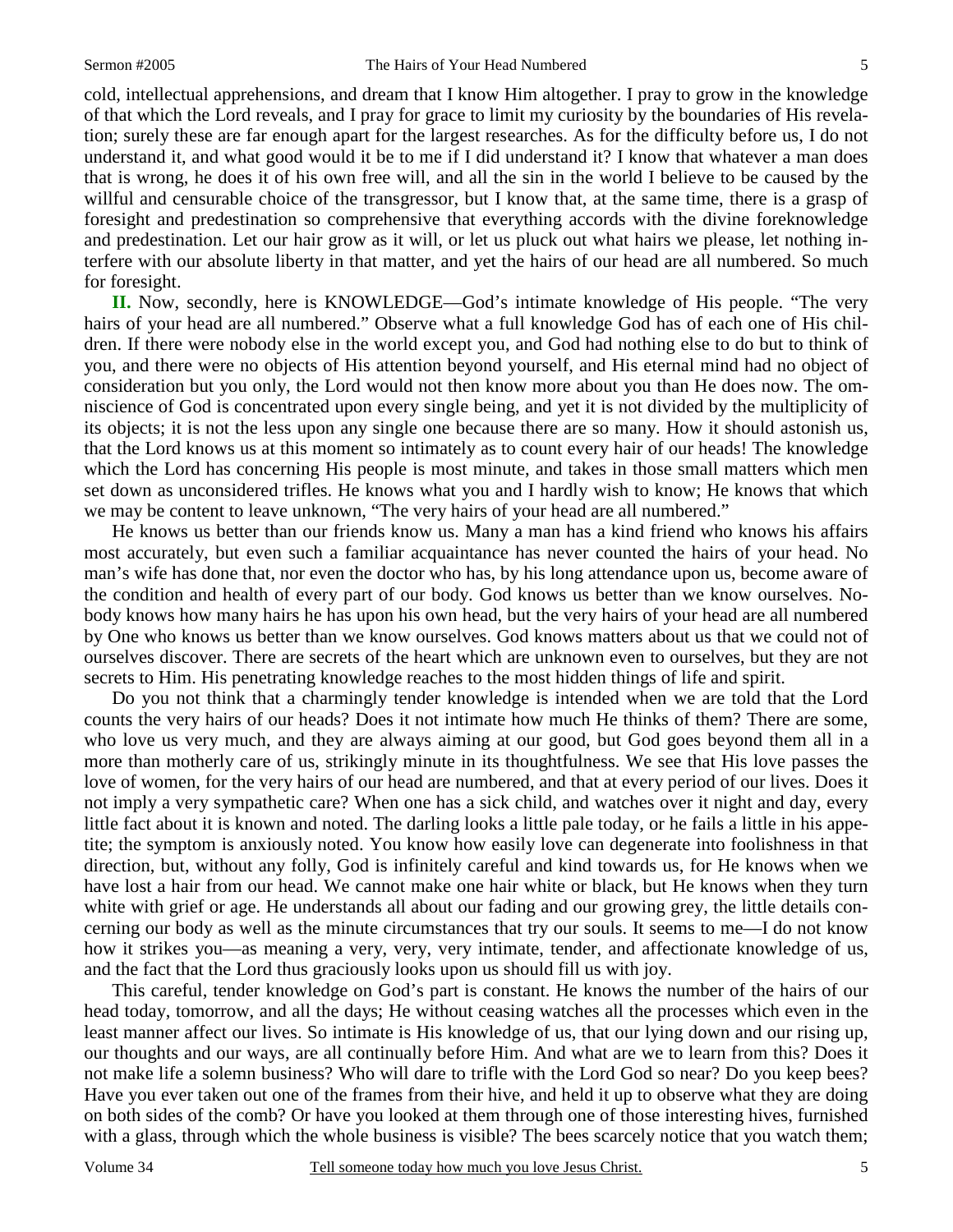certainly they are not eye-servers, for they are so industrious that they could not do more even if all eyes in the universe were fixed on them. What manner of persons ought we to be when we know that God is observing us, and noting every movement of our being! What care there should be as to our feeling, our thinking, our resolving, our desiring, our doing, and our speaking, when everything is minutely known to God, even to the counting of the very hairs of our head! What perfect consecration we ought to maintain! If God so values me, so knows me, that He counts the very hairs of my head, ought I not to give to God my whole self even to the minutest detail? Should I not give Him, not merely my head, but my hair, as that penitent woman did, who unbound her tresses that she might make a towel of them, to wipe the feet that she had washed with her tears? Ought we not to consecrate to God the very least things as well as the greater things? Is it not written, "Whether therefore you eat, or drink, or whatsoever you do, do all to the glory of God"? "You are not your own, you are bought with a price," and when the inventory was taken, the Lord did not leave a hair of your head out of the catalog. Certainly He has not left your hair to any of you Christian women to indulge your vanity and pride; it is every tress of it your Lord's. He does not leave to you men even a part of your talent, of your mind, or of your body; your whole self is altogether His, and He takes stock of it, and expects you to include it in your practical consecration. He observes what you do with little things; He notes even those minor matters which seem too inconsiderable to come under rule at all. We are under law to Christ, and that law covers the whole man.

Should not our belief in this knowledge of us by the Lord, help us in prayer? Do not some brethren pray as if they were informing God about themselves? I think I have heard remarks in prayer which seemed to imply that God was not acquainted with the Shorter Catechism; friends have even gone over the doctrines of grace as if the Lord was not aware of them. I have heard others pray as if God did not know the experience of Christians, as if they have had to explain to Him some of their doubts and fears. When we pray we do not need to explain anything, for the Lord knows all about us, even to the hairs of our head. Dear friends, we have no need to explain our difficulties and perplexities to our God. "Your heavenly Father knows"—let this be your comfort. He knows what things we have need of before we ask Him; this is a great help in prayer. It may shorten your prayer a good deal if you go to God with the expression of your desire, and plead His promise, and submit your spirit to His divine discretion. Such a shortening of its length will be an addition to the strength of prayer. You need not be afraid, as if God did not know, but come sweetly to Him who knows all about you, and will not act upon your faulty information, but upon His own certain knowledge.

This persuasion will help us to feel that the Lord will deliver us out of all difficulties, for He knows the way out of every labyrinth, He perceives the answer of every enigma. If He counts the very hairs of your head, depend upon it He has a high discretion for greater things, and a matchless pilot whereby, through waves, and rocks, and quicksand, He will gently steer your way, and bring you to the desired haven.

There is so much of comfort in this doctrine of the infinite knowledge of God that I wish every poor sinner here would remember that God knows all about him, and consequently can deal with all his sins and fears. If you want mercy, come to the Lord at once; He knows your way, He knows your position, He knows your broken heart, He knows your weary struggles, He knows what you cannot express. The whole of the wrong you have worked, and the whole of the right you desire, He perceives, for "the very hairs of your head are all numbered."

**III.** Now, thirdly and very briefly: Does not this text express VALUATION? "The very hairs of your head are all numbered." It seems, then, that lowly saints are exceedingly precious to their Lord. The whole of Christ's flock on earth were very poor people, if they had a boat and a few nets, it was all they were worth. If anybody had seen Christ in His little church on earth, he would have said, "There is not a respectable person among them." That is how we talk nowadays, as if it were respectable to have money, as if respect did not belong to character, but only to possessions. Yet those twelve poor men He picked out and He thought so much of them that He numbered the hairs of their heads. Yonder is a poor old man in the aisle, and he has a fustian jacket on; never mind his fustian jacket, the very hairs of his head are all numbered. Yonder is a poor old woman just come out of the workhouse, and she loves to hear the gospel; she is such a very poor old woman that nobody likes to invite her into a pew. I speak to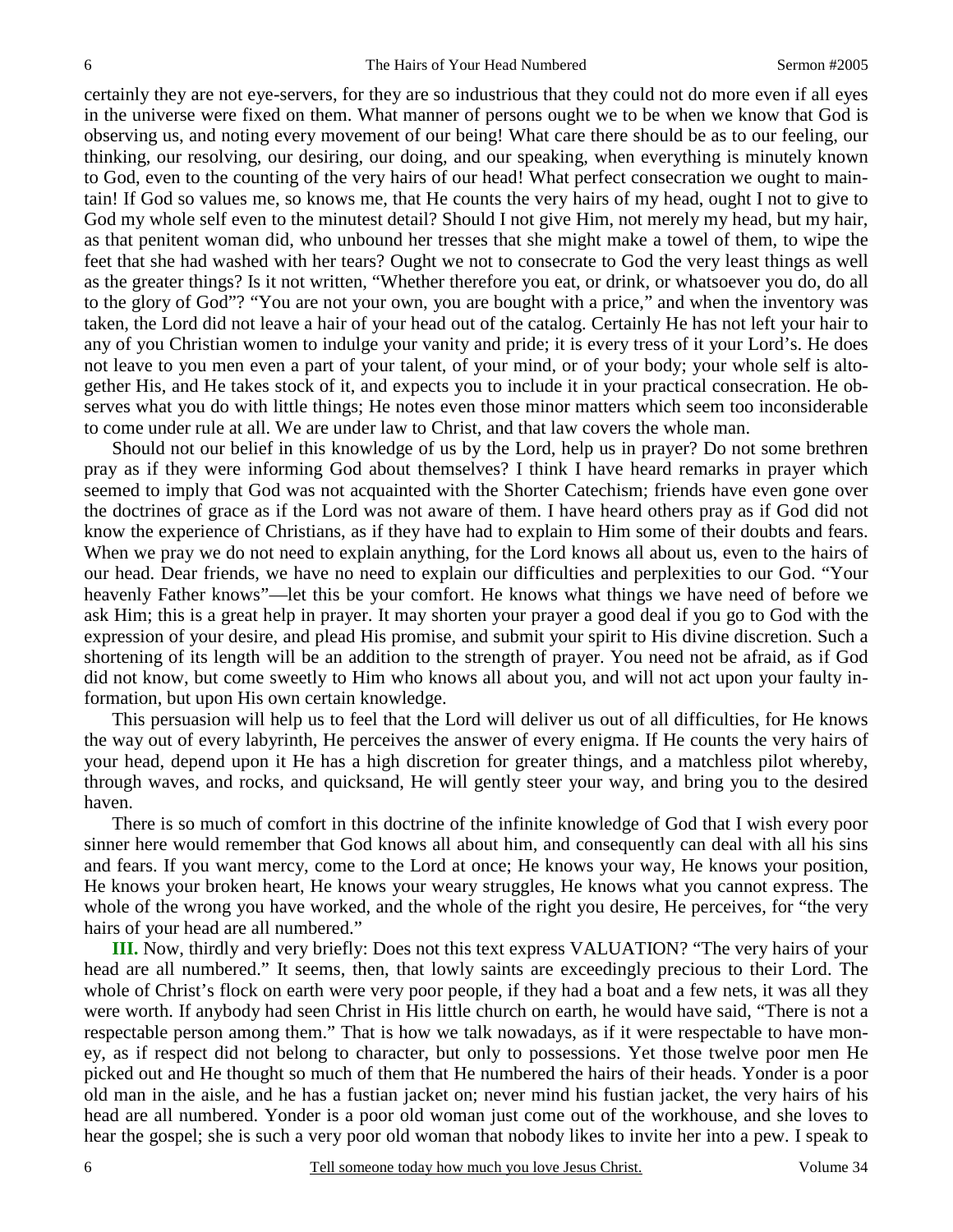the shame of such pride. She is one of Christ's saints, and saintship is a patent of nobility. If you sold a farm you might count the trees, but not the boughs and the leaves; but if you sold a jeweler's shop, you would count all the pins, and all the diamond rings, because everything is precious there; now God reckons everything about His people to be so precious that He even takes stock of the hairs of their heads. How precious in the sight of the Master His saints are! I have been trying to work out a calculation; if the hairs of their heads are worth so much that God registers them, what are their heads worth? Who shall tell me that? If their heads are worth so much that the Lord Jesus Christ died to redeem them, who can tell what their souls are worth, or rather what they are not worth? They are worth more than all the worlds put together. Ask a mother what her child is worth. "What will you take for your boy, Mistress?" My friends, if she sold him at the price she would consider a fair compensation, we could not all of us make up the money if we put all that we have into one common fund. The Lord set such a value on *His* children that He gave His Son Jesus Christ to die rather than He would lose one of them, and Jesus Himself chose to die on the cross that none of His little ones should perish. Oh, the value and the preciousness of a child of God! Worlds would not serve for pence to be the basis of the valuation.

Let *us* prize the people of God very highly, feeling as the Psalmist did when he said, "O God, You are my God; my goodness extends not to You; but to the saints that are in the earth, and to the excellent in whom is all my delight." You please Jesus when you do good unto one of the least of these His children. He reckons that you have done it unto Him. If they are so dear to Him, let them be dear to you, and as some of those whom Christ has purchased with His blood are still lost—

### *"O come, let us go and find them! In the paths of death they roam."*

If the hairs of their head are counted, what must their souls be worth? Let us feel that all we can do to save a soul from death is but cheap work compared with the priceless gem we seek. O come, you divers, plunge into the sea; the pearls you bring up shall well repay your utmost risk and toil! Come, you hunters after souls, there is no such chase as this! Hunt after souls as the brave Switzer chases the chamois upon the mountains, and let no difficulties daunt you, for "he that wins souls is wise." There is no more profitable purchase than this, though you should lay down your lives to bring men to Christ. How much does God value the souls of His people!

**IV.** Lastly, here is PRESERVATION. See how carefully God intends to preserve His own people, since He begins by counting the hairs of their heads. I say it, for there is Scripture at the back of my assertion, that none of the people of God shall suffer in the long run the smallest loss. "There shall not a hair of your head perish," said Christ to His believing people. If I were to lose a hair from my head, I should not know it—should you? But God would know if His servants lost a hair of their heads, and He makes the promise to them of such complete protection that there shall not a hair of their head perish. Remember that other text, "The Lord keeps all His bones, not one of them is broken." Now, a Christian man may break the bones of his body, but in a real and spiritual sense he is free from such danger, God will keep him—yes, keep him to all eternity! "There shall not a hoof be left behind," said Moses to Pharaoh, and there shall not a bone, nor a piece of a bone of the ransomed be left in the dominion of death and the grave. When the trumpet shall sound, the whole of redeemed manhood shall start into life. When Peter came out of prison, the angel smote him, and his chains fell off, and he came out of prison, but he did not quit till he had put on his sandals. He did not leave even a pair of old shoes for Herod and his jailers. So shall it be with the children of God at last, "from beds of dust and silent clay," when the angel's trumpet shall ring out, they shall arise, and they shall leave nothing behind; they shall not leave an essential particle in the tomb. They shall rise, body, soul, and spirit completely redeemed of the Lord. "The very hairs of your head are all numbered." Christ knows what He has bought, and He will have it; even to the last atom He will have that which He has purchased. We shall not enter into life halt, or maimed, or having one eye. He will preserve His people in their entirety, and present them "without spot, or wrinkle, or any such thing."

Observe that in the close neighborhood of the text, we read of persecution. Beloved, if persecution should come it cannot really harm you. The three Hebrew children, when they came out of the fire, were not scorched or singed; there was not the smell of fire upon their hats, their hose, or their hair. When